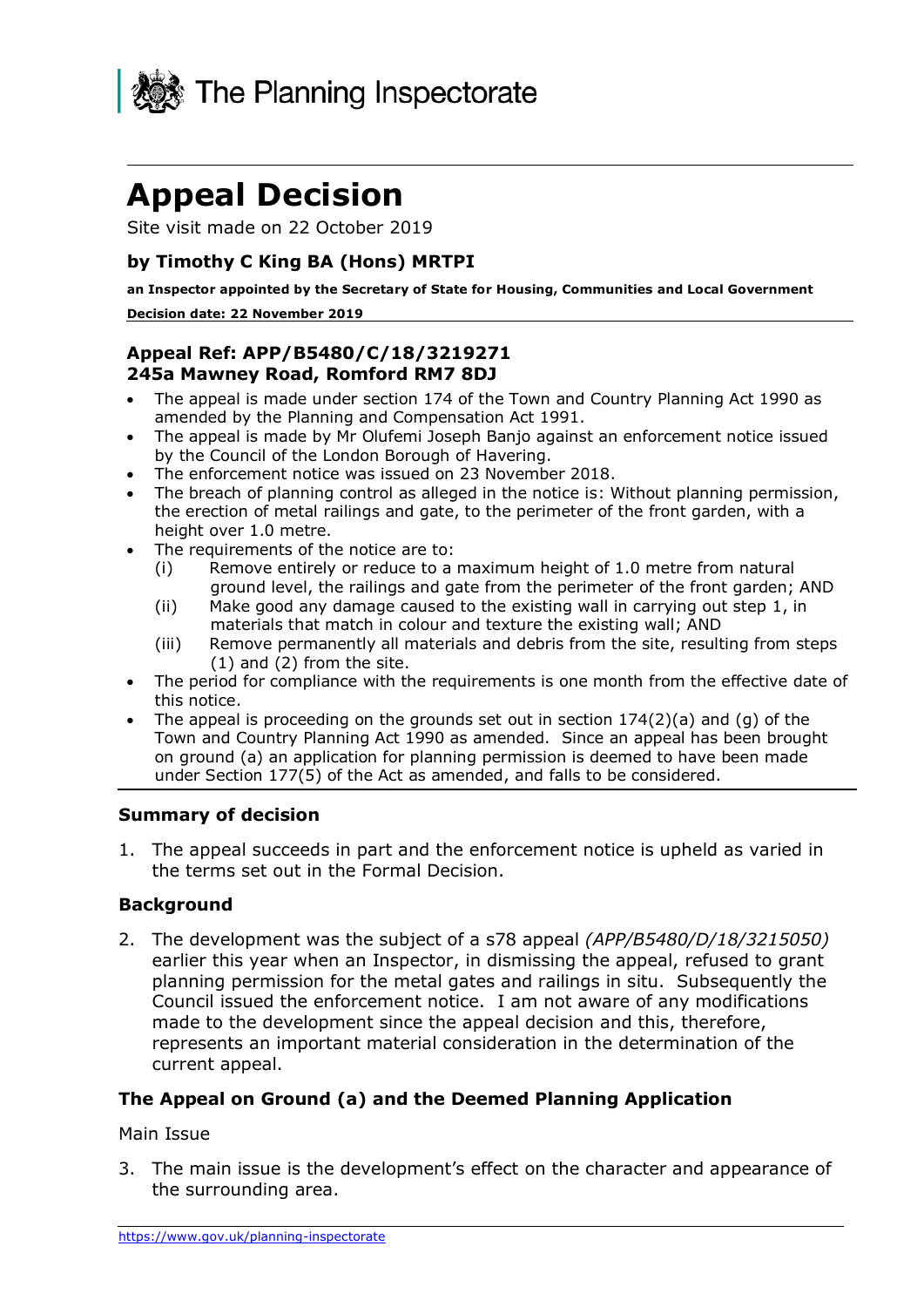#### Reasons

- 4. The development comprises black, scalloped, metal railings overlying a small brick wall along with a tall metal gate of similar profile. The appellant indicates that the development was undertaken for security reasons due both to personal circumstances and that a number of burglaries have taken place in the local area. This might be the case but the development is not the only method of providing security. Further, at my site visit, I observed that this residential area is largely typified by low boundary walls which gives an open fronted character to this residential street.
- 5. Although the appellant argues that corner plots such as this facilitate the scope to introduce higher boundary treatments and that the railings and gate mimic the curved nature of the wooden fencing along the Forest Road frontage, the extent of the high enclosure, even when tempered from the gaps between the railings, makes for an unduly prominent development.
- 6. The appellant also comments that there are a variety of boundary treatments in the area including retaining walls and metal gates of varying heights and styles. He specifically cites the relatively high boundary enclosures at Nos 177 and 183 Mawney Road although no details of their planning status were provided. Indeed, the Council, in its representations, indicates that no planning permission has been granted for either of these developments and that the latter is subject to an enforcement investigation. I also understand that the former is immune from remedial action due to the passage of time.
- 7. I have also been referred to examples of other boundary treatments, some outside the immediate locality. However, none of the examples cited have affected my conclusions given the surrounding area's characteristics and pattern of development that amplifies the incongruity of that enforced against. The development is therefore at odds with relevant advice from the Council's Supplementary Planning Document 'Residential Extensions and Alterations' (SPD) which says that boundary treatments should reinforce the prevailing streetscape character, reflecting also the design objectives of policy DC61 of the Council's Core Strategy and Development Control Policies Development Plan Document (DPD).
- 8. I have given weight to the individual needs of the appellant's son and have noted the therapist's report provided in this connection. I have also had regard to the Public Sector Equality Duty contained in section 149 of the Equality Act 2010, and note the need for a secure family environment, which is a material consideration. However, I have not seen anything sufficiently compelling which would cause me to conclude differently to the previous Inspector who found that, due to the design, height and positioning of the railings and gate, they appeared as dominant, incongruous and intrusive additions to the street scene. On balance, this outweighs all other considerations.
- 9. I therefore conclude that the development is harmful to the character and appearance of the surrounding area, contrary to the Council's SPD and relevant aims of DPD policy DC61.

# **The Appeal on Ground (g)**

 10. The appeal on ground (g) is that the period for compliance with the notice falls short of what is reasonable.